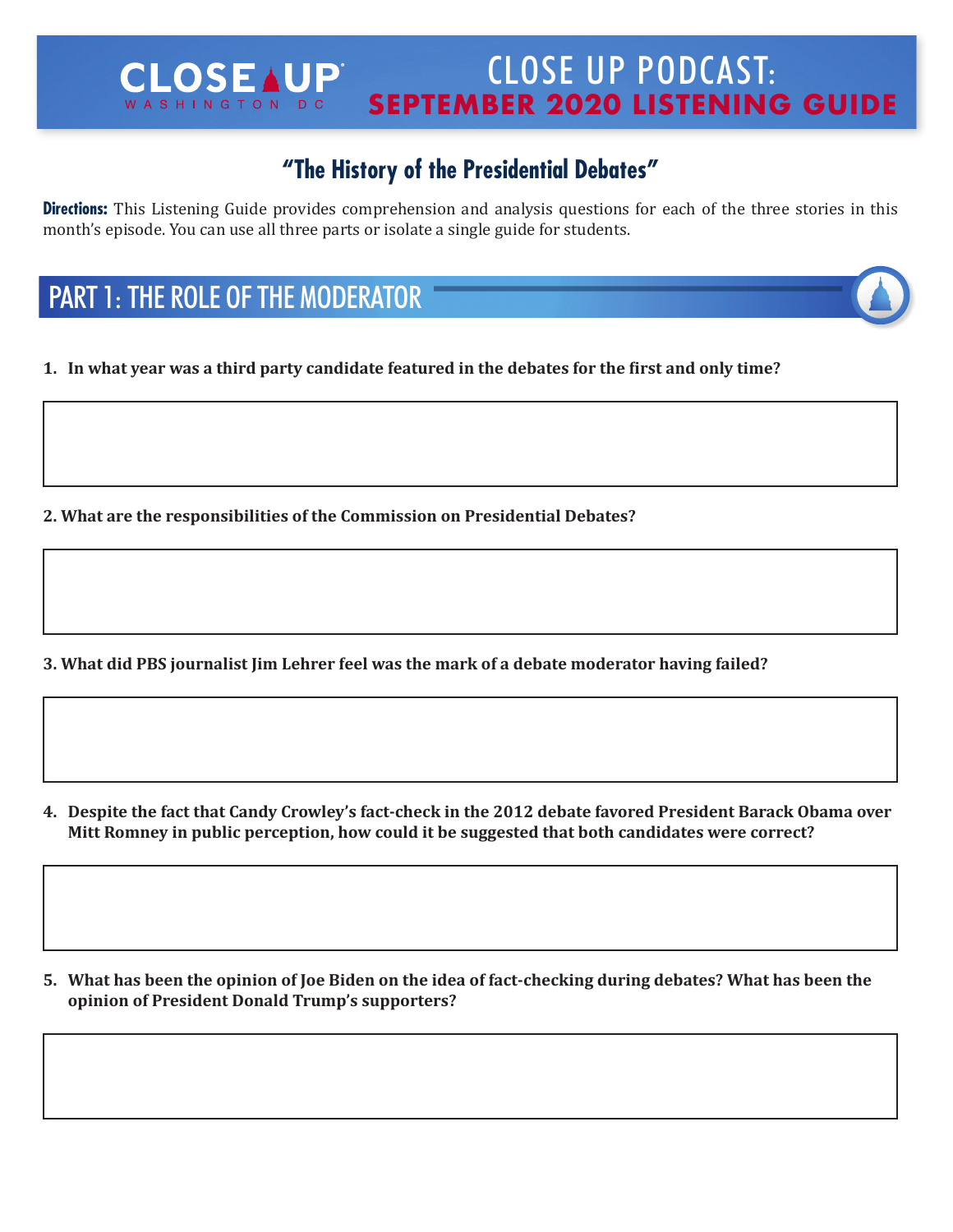#### **EXTENSION QUESTION**

**What do you feel should be the responsibility of moderators during presidential debates? Should they solely focus on maintaining the agreed-upon rules? Should they fact-check? Something else?**

# PART 2: THE DEBATES THAT WEREN'T: THE MISSING 16 YEARS

### **1. What event (that never happened) inspired Arnold Schwarzenegger to register as a Republican?**

2. What were some of the factors that led to no televised presidential debate taking place in 1968?

3. What change was made to the debates in 1976 that meant only the major party candidates would appear **in televised debates?**

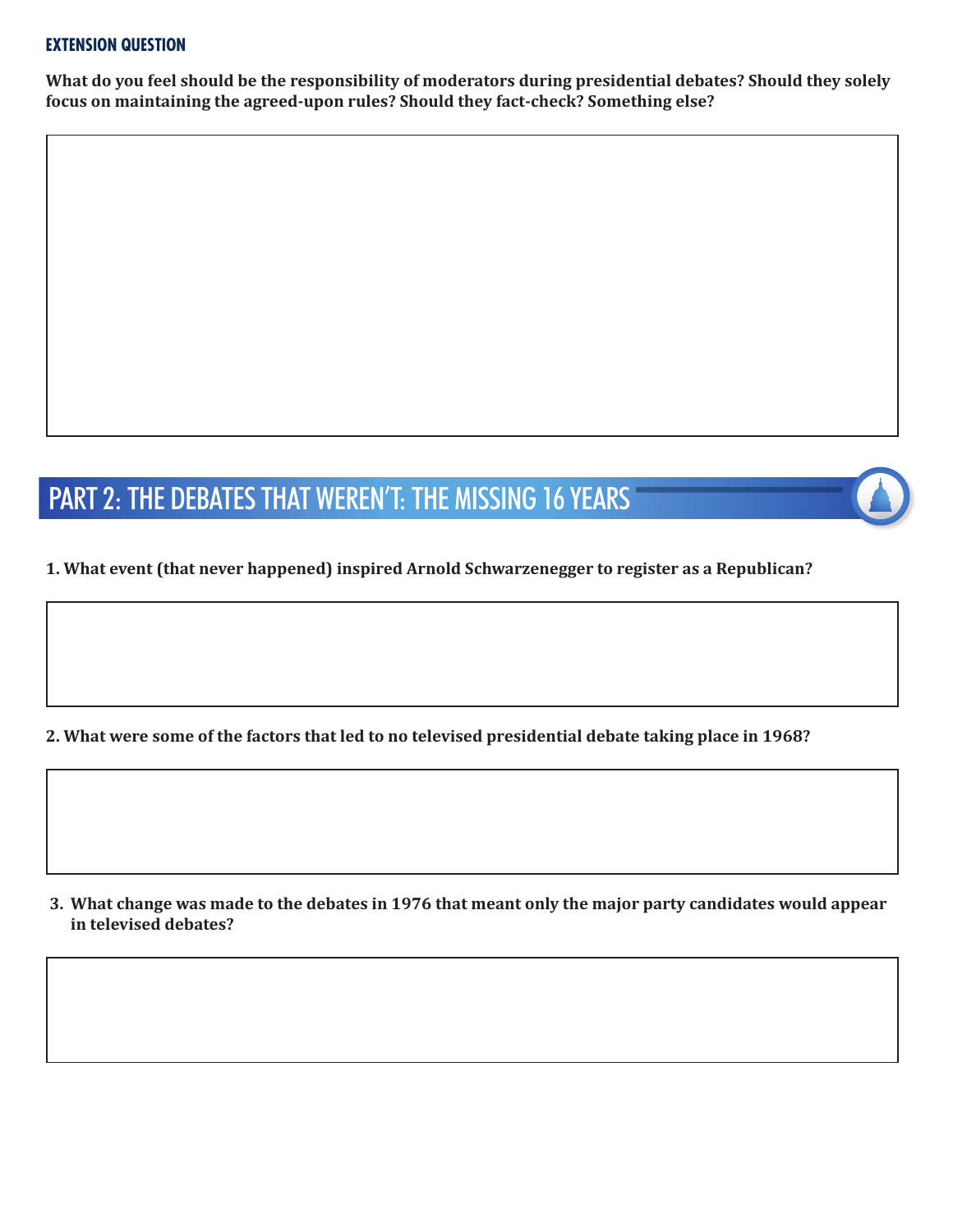#### **EXTENSION QUESTION**

**We learned that before 1976, any presidential debate that would air on television required an invitation to all candidates running for president regardless of party affiliation or polling numbers. What criteria, if any, do you think should be in place in order for a candidate to attend a presidential debate?**

# PART 3: FAMOUS MOMENTS IN TELEVISED DEBATES

**1. What happened unexpectedly during the last six minutes of the first debate between President Gerald Ford and Jimmy Carter? How did the candidates respond?**

**2. What infamous gaffe (mistake) did President Ford make during the 1976 debate?**

**3. How did President Ronald Reagan turn the tables on questions about his age during the 1984 debate?**